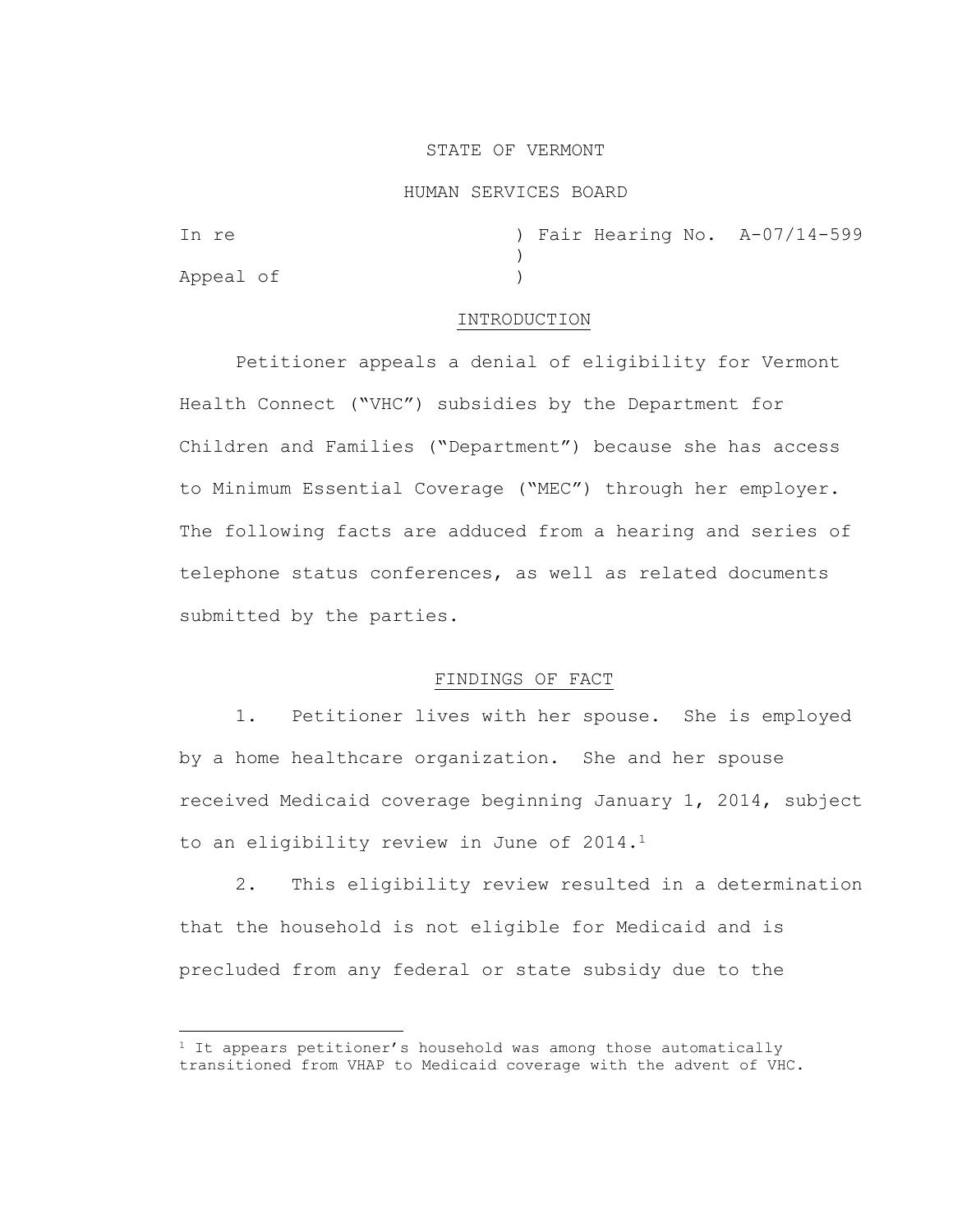availability of employer-sponsored health insurance which meets MEC requirements.

3. Petitioner initially reported income based on a full-time hourly wage of \$15.37, plus her spouse's annual self-employment income of \$4,581. She subsequently reported in September that her hours had been reduced to 30 per week, thus reducing her total household income.

4. Petitioner's employer offers self-only health coverage at a cost of \$129.10 per month, and employee-spousal coverage at a cost of \$270.14 per month. This includes a premium stipend from her employer – deducted directly from the premium cost for those employees opting into health coverage and paid directly to those opting out of coverage.<sup>2</sup>

5. Based on the updated income provided by petitioner and cost of self-only health coverage from her employer, the Department reviewed her eligibility during the pendency of this appeal, with the same result – finding that she is ineligible for continued Medicaid coverage or VHC subsidies.

6. There is no dispute that petitioner's employersponsored insurance meets minimum coverage value; however,

 $2$  It was initially unclear whether the Department had treated the stipend as income for the purposes of calculating petitioner's eligibility. The facts and conclusions here are based on petitioner's reported hourly wage, and do not include the stipend as income.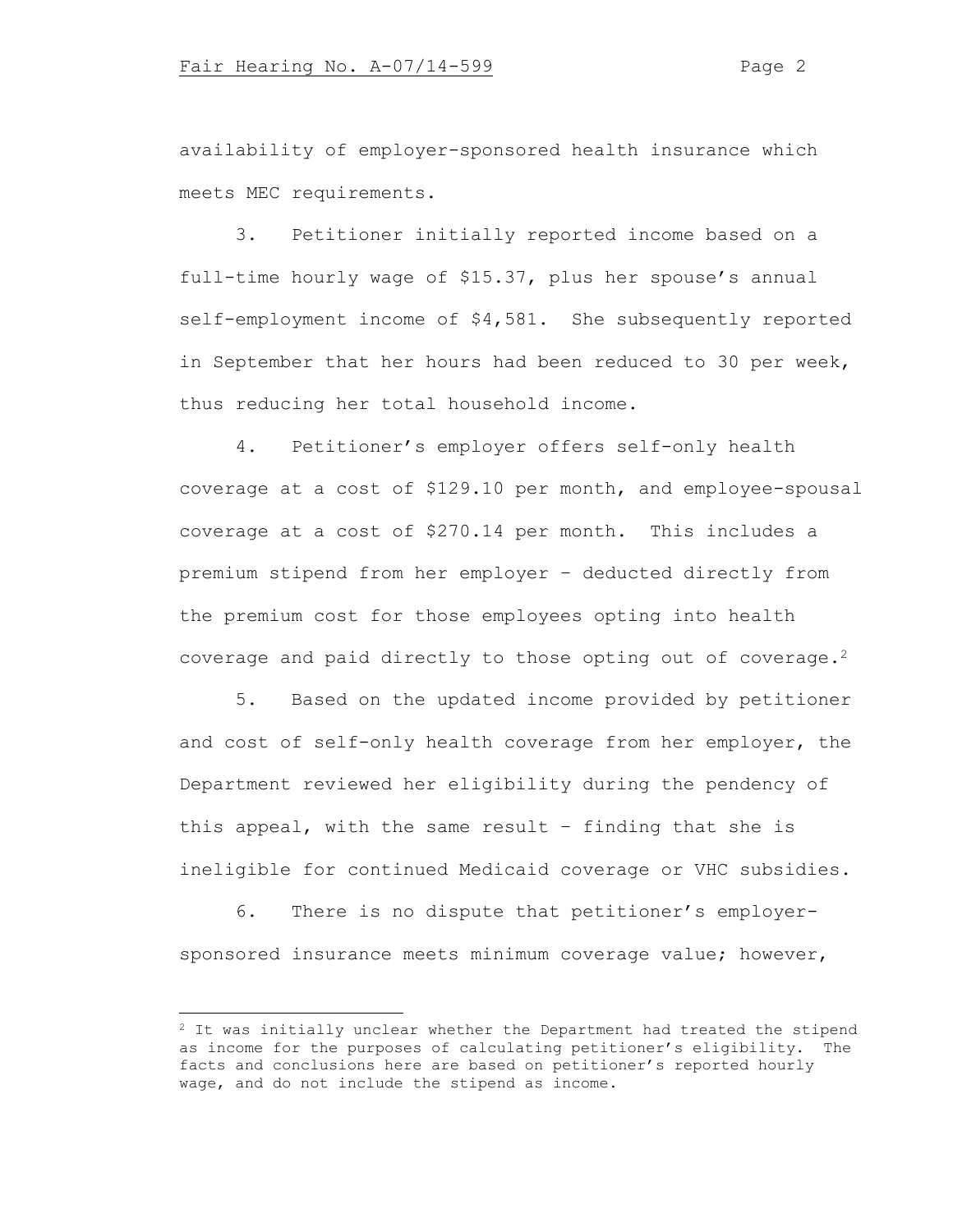petitioner states she cannot afford the cost of insuring herself and her spouse through her employer.

# ORDER

The Department's decision is affirmed.

## REASONS

Eligibility for subsidies and tax credits through VHC is precluded when an applicant has access to an employersponsored health plan which meets the minimum coverage requirements of the rules. Health Benefits Eligibility and Enrollment ("HBEE") Rules §23.01(a) ("[I]ndividuals who are eligible to enroll in health coverage that qualifies as MEC [Minimum Essential Coverage] under this section are not eligible to receive federal tax credits and cost-sharing reductions if they enroll in a QHP."). For an employersponsored plan to qualify as providing MEC, "the plan must be affordable and meet minimum value criteria." *See* HBEE Rules § 23.01(a), *citing* HBEE Rules §§ 23.02 and 23.03. There is no dispute petitioner's employer-sponsored plan meets minimum value criteria.

Whether an employer-sponsored plan is affordable to an applicant and any related individual is determined by calculating the percentage of household income required to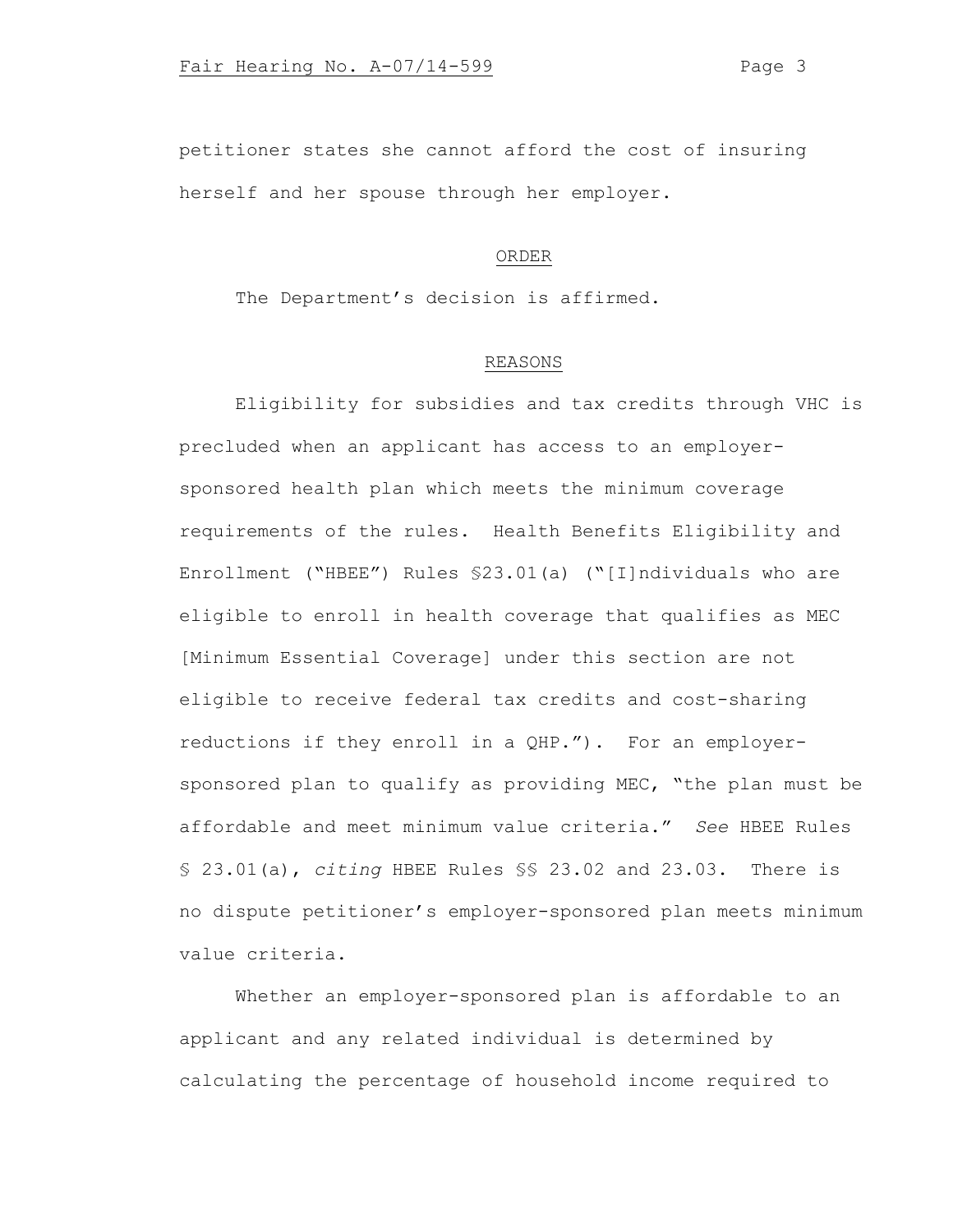pay the premium for self-only coverage. *See* HBEE Rules §§  $23.02(a)(1)$  and  $(2)$ . To be considered affordable, the annual premium cost must be no more than 9.5 percent of annual household income. *See* HBEE Rules § 23.02(c).

Taking petitioner's reduced schedule into account, even assuming this for the entire year, results in an annual income of \$24,043.07, which, with her spouse's income of \$4,581, would result in a total yearly household income of \$28,624.07. The cost of self-only coverage through her employer is \$1,549.20 per year, which is 5.4 percent of \$28,624.07.<sup>3</sup> This meets the affordability test set out in the rules. *See* HBEE Rules § 23.02(c).

<sup>3</sup> The Department calculated petitioner's eligibility based on two scenarios: (1) her reduced schedule for the entire year; and (2) that schedule for a portion of the year beginning in September. While the Department does not concede the former is petitioner's annual income, as the Department notes this is irrelevant because petitioner would still be found ineligible based on this lesser amount.